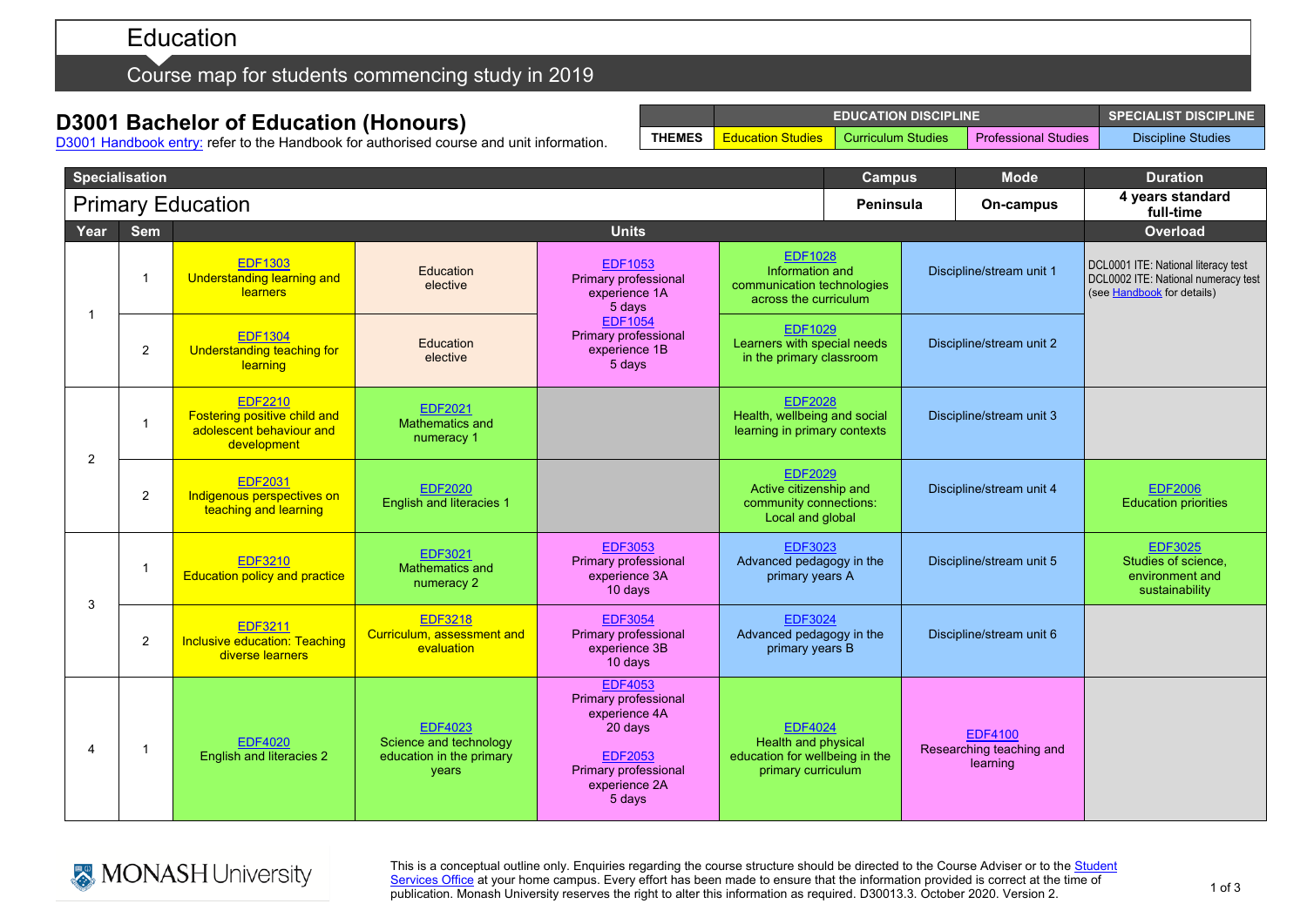## Education

## Course map for students commencing study in 2019

|  |  | <b>EDF4026</b><br>Arts education in the<br>primary years | <b>EDF4022</b><br>Humanities and social<br>education in the primary<br>years | <b>EDF4054</b><br>Primary professional<br>experience 4B<br>20 days<br><b>EDF2054</b><br>Primary professional<br>experience 2B<br>5 days | <b>EDF4006</b><br>Transition and professional<br>engagement | <b>EDF4101</b><br>Research project in education |  |
|--|--|----------------------------------------------------------|------------------------------------------------------------------------------|-----------------------------------------------------------------------------------------------------------------------------------------|-------------------------------------------------------------|-------------------------------------------------|--|
|--|--|----------------------------------------------------------|------------------------------------------------------------------------------|-----------------------------------------------------------------------------------------------------------------------------------------|-------------------------------------------------------------|-------------------------------------------------|--|

### Requirements for the Bachelor of Education (Honours) Specialisation: Primary Education

#### **Total credit points** – 204 points

**Overload** – Students are required to overload by 6 points in year 2 and 6 points in year 3 to complete the course in 4 years.

#### Themes

#### **1. Education studies** – seven units/42 points

(Includes [EDF3210](http://www.monash.edu.au/pubs/handbooks/units/EDF3210.html) which covers enrichment education studies content but not core content and is not available within the double degree.)

#### **2. Curriculum studies** – fourteen units/84 points

(Includes [EDF1028,](http://www.monash.edu.au/pubs/handbooks/units/EDF1028.html) [EDF1029,](http://www.monash.edu.au/pubs/handbooks/units/EDF1029.html) [EDF2028,](http://www.monash.edu.au/pubs/handbooks/units/EDF2028.html) [EDF2029,](http://www.monash.edu.au/pubs/handbooks/units/EDF2029.html) [EDF2006](http://www.monash.edu.au/pubs/handbooks/units/EDF2006.html) which cover enrichment curriculum studies content but not core content and are not available within the double degree.)

#### **3. Discipline studies** – eight units/48 points

Students complete one of the discipline sequences below plus the following two units:

- [EDF3023](http://www.monash.edu.au/pubs/handbooks/units/EDF3023.html) Advanced pedagogy in the primary years A
- [EDF3024](http://www.monash.edu.au/pubs/handbooks/units/EDF3024.html) Advanced pedagogy in the primary years B

*Leadership in English and literacy*

- [EDF1151](http://www.monash.edu.au/pubs/handbooks/units/EDF1151.html) Fundamentals of the English language
- [EDF1152](http://www.monash.edu.au/pubs/handbooks/units/EDF1152.html) Reading and writing the world
- [EDF2151](http://www.monash.edu.au/pubs/handbooks/units/EDF2151.html) New literacies
- [EDF2152](http://www.monash.edu.au/pubs/handbooks/units/EDF2152.html) Diverse literacies
- [EDF3151](http://www.monash.edu.au/pubs/handbooks/units/EDF3151.html) Literacy theory, policy, and practice
- [EDF3152](http://www.monash.edu.au/pubs/handbooks/units/EDF3152.html) Leading English and literacy

*Leadership in mathematics and numeracy*

- [EDF1161](http://www.monash.edu.au/pubs/handbooks/units/EDF1161.html) Doing and learning mathematics
- [EDF1162](http://www.monash.edu.au/pubs/handbooks/units/EDF1162.html) Subject knowledge for teaching: Number and algebra
- [EDF2161](http://www.monash.edu.au/pubs/handbooks/units/EDF2161.html) Numeracy and mathematics for learning and life
- [EDF2162](http://www.monash.edu.au/pubs/handbooks/units/EDF2162.html) Subject knowledge for teaching: Measurement and geometry
- [EDF3161](http://www.monash.edu.au/pubs/handbooks/units/EDF3161.html) Subject knowledge for teaching: Statistics and probability

# **MONASH University**

*LOTE (Languages other than English)*

• Students complete a sequence of six language units following the entry point guidelines and order prescribed under [A2000](http://www.monash.edu.au/pubs/2019handbooks/courses/A2000.html) Bachelor of Arts. The sequence must comprise two units at each of levels 1, 2 and 3. The following languages are available: [Chinese,](http://www.monash.edu.au/pubs/2019handbooks/aos/chinese-studies/ug-arts-chinese-studies.html) [French,](http://www.monash.edu.au/pubs/2019handbooks/aos/french-studies/ug-arts-french-studies.html) [German,](http://www.monash.edu.au/pubs/2019handbooks/aos/german-studies/ug-arts-german-studies.html) [Indonesian,](http://www.monash.edu.au/pubs/2019handbooks/aos/indonesian-studies/ug-arts-indonesian-studies.html) [Italian,](http://www.monash.edu.au/pubs/2019handbooks/aos/italian-studies/ug-arts-italian-studies.html) [Japanese,](http://www.monash.edu.au/pubs/2019handbooks/aos/japanese-studies/ug-arts-japanese-studies.html) [Spanish.](http://www.monash.edu.au/pubs/2019handbooks/aos/spanish-and-latin-american-studies/ug-arts-spanish-and-latin-american-studies.html)

**4. Professional studies** - three units/18 points and eight professional experience units/80 days of satisfactory teaching practice

Students must complete a compulsory orientation before undertaking any professional experience.

#### **Other**

**Elective units** – two units/12 points Students may choose units from a second discipline sequence for their electives in first year.

**First-year requirement**: National Literacy and Numeracy Test for Initial Teacher Education Students (se[e Handbook](http://www.monash.edu.au/pubs/2019handbooks/courses/D3001.html) for details)

#### Notes

• Language units are taught at the Clayton campus.

This is a conceptual outline only. Enquiries regarding the course structure should be directed to the Course Adviser or to the [Student](https://www.monash.edu/education/current-students/contact)  [Services Office](https://www.monash.edu/education/current-students/contact) at your home campus. Every effort has been made to ensure that the information provided is correct at the time of publication. Monash University reserves the right to alter this information as required. D30013.3. October 2020. Version 2.